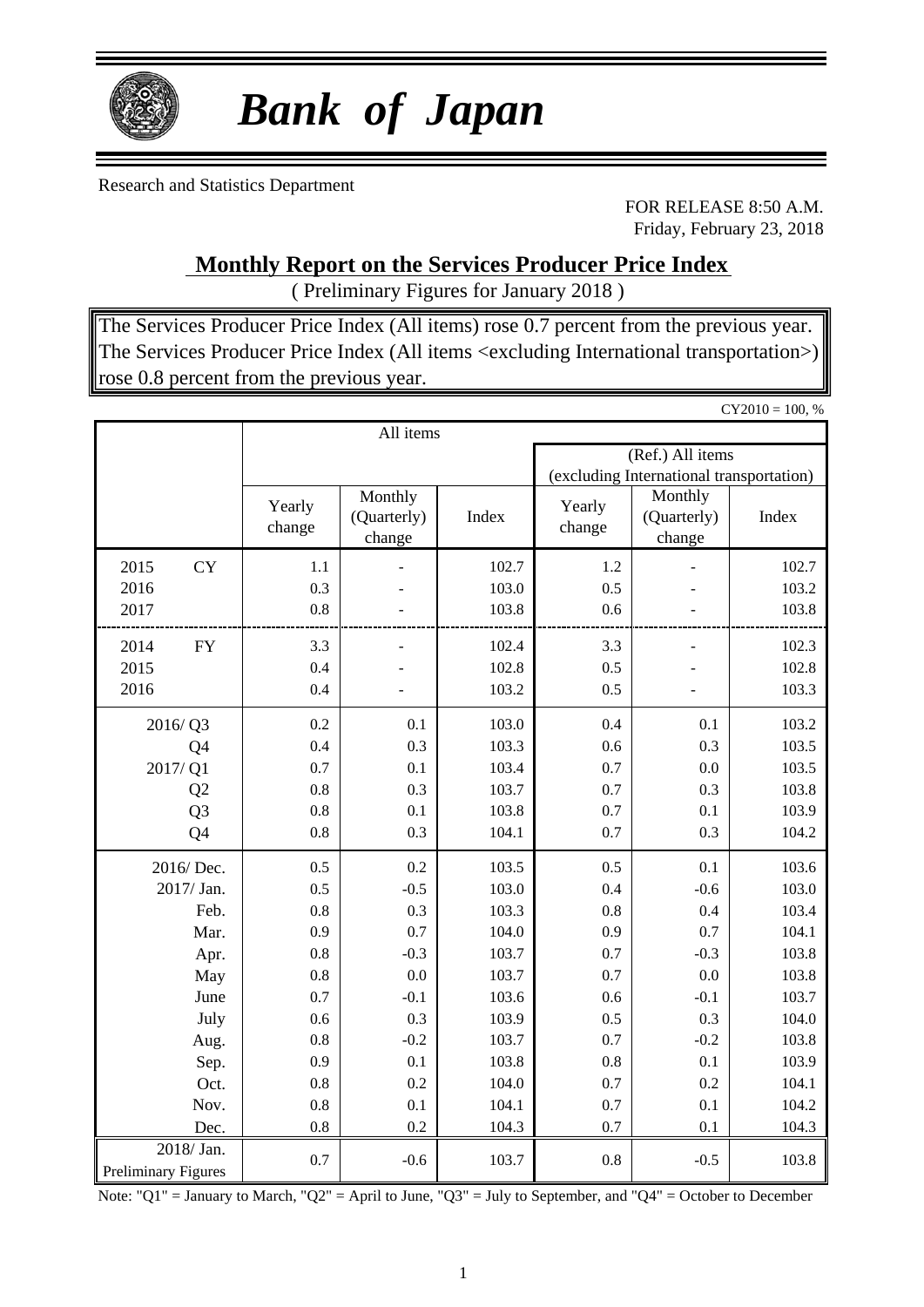(All items and the details contributing to the monthly differences of yearly changes)

| Services Producer Price Index | Yearly change (%) |      | Monthly<br>difference of                          |  |
|-------------------------------|-------------------|------|---------------------------------------------------|--|
|                               | Dec.              | Jan. | yearly changes<br>$(% \mathcal{L}_{0})$ (% point) |  |
| All items                     | 0.8               | 0.7  | $-0.1$                                            |  |

|       | Major groups · Subgroups |                       |                                          | Yearly change (%) | Monthly<br>differences of<br>contribution | Items                         |                                                                                                                                    |
|-------|--------------------------|-----------------------|------------------------------------------|-------------------|-------------------------------------------|-------------------------------|------------------------------------------------------------------------------------------------------------------------------------|
|       |                          |                       |                                          | Dec.              | Jan.                                      | to yearly changes<br>(%point) |                                                                                                                                    |
|       |                          |                       | Transportation and postal activities     | 1.6               | 1.3                                       | $-0.06$                       |                                                                                                                                    |
|       |                          |                       | Toll roads                               | 2.2               | $-0.1$                                    | $-0.03$                       | National expressways                                                                                                               |
|       |                          |                       | Road freight transportation              | 1.9               | 1.6                                       | $-0.02$                       | Door-to-door parcel delivery                                                                                                       |
|       |                          | down:                 | Domestic air passenger<br>transportation | 2.1               | 0.7                                       | $-0.01$                       | Domestic air passenger transportation                                                                                              |
| down: |                          |                       | Ocean freight transportation             | 2.5               | 1.2                                       | $-0.01$                       | Ocean tramp steamers*                                                                                                              |
|       |                          | Leasing and rental    |                                          | $-0.3$            | $-0.6$                                    | $-0.02$                       |                                                                                                                                    |
|       |                          |                       | down: Leasing                            | $-0.5$            | $-1.1$                                    | $-0.02$                       | Industrial machinery leasing, Office equipment<br>leasing, Leasing of machinery and equipment for<br>commercial and other services |
|       |                          | Finance and insurance |                                          | $-0.2$            | $-0.4$                                    | $-0.01$                       |                                                                                                                                    |
|       |                          |                       | down: Financial services                 | 0.1               | $-0.2$                                    | $-0.01$                       | Securities brokerage services                                                                                                      |
|       |                          |                       | Advertising services                     |                   | 1.4                                       | 0.03                          |                                                                                                                                    |
|       |                          | up:                   | Television advertising                   | $-0.9$            | 0.7                                       | 0.03                          | Television advertising (program sponsorships),<br>Television advertising (spot advertising)                                        |
| up:   |                          |                       | Newspaper advertising                    | 5.0               | 7.1                                       | 0.02                          | Newspaper advertising                                                                                                              |
|       |                          | down:                 | Magazine advertising                     | 10.2              | 7.1                                       | $-0.01$                       | Magazine advertising                                                                                                               |
|       |                          |                       | Other advertising services               | 0.4               | 0.1                                       | $-0.01$                       | Free newspaper and magazine advertising                                                                                            |

Notes: 1."Monthly differences of yearly changes" is obtained by subtracting yearly changes of last month from those of this month. 2. \* : "International transportation"

See the Notes 1. on page 4.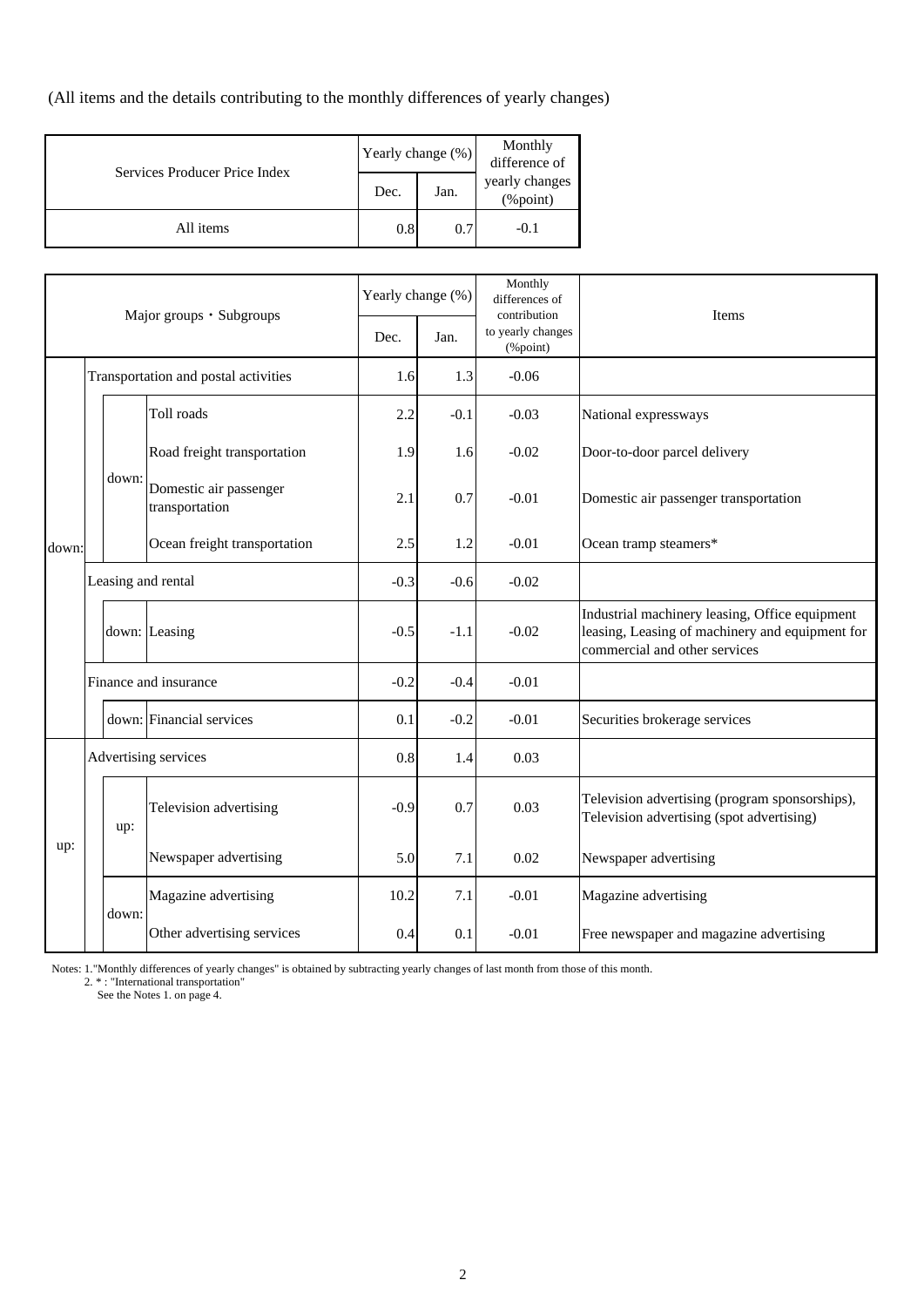## ( Preliminary Figures for January 2018 ) Services Producer Price Index

( Indexes of Major Groups and Subgroups ) CY2010 = 100, %

|                                                     | Weight  | Index | Previous<br>month         | Yearly<br>change | Previous<br>month     | Monthly<br>change | Previous<br>month      |
|-----------------------------------------------------|---------|-------|---------------------------|------------------|-----------------------|-------------------|------------------------|
| All items                                           | 1,000.0 | 103.7 | 104.3                     | 0.7              | 0.8                   | $-0.6$            | $0.2\,$                |
| Finance and insurance                               | 44.3    | 104.5 | 104.7                     | $-0.4$           | $-0.2$                | $-0.2$            | 0.0                    |
| Financial services                                  | 33.0    | 103.9 | 104.1                     | $-0.2$           | 0.1                   | $-0.2$            | 0.0                    |
| Property and casualty insurance services            | 11.3    | 106.2 | 106.4                     | $-1.0$           | $-1.1$                | $-0.2$            | 0.1                    |
| Real estate services                                | 72.1    | 99.9  | 99.9<br>$\mathbf{r}$      | 1.5              | 1.4<br>$\mathbf r$    | 0.0               | 0.6<br>$\mathbf r$     |
| Office space rental                                 | 43.8    | 96.9  | 96.8<br>$\mathbf{r}$      | 1.8              | 1.8<br>$\mathbf r$    | 0.1               | 0.5<br>$\mathbf r$     |
| Other space rental                                  | 28.3    | 104.4 | 104.8                     | 1.0              | 1.1                   | $-0.4$            | 1.0                    |
| Transportation and postal activities                | 186.7   | 105.7 | 106.2                     | 1.3              | 1.6                   | $-0.5$            | 0.6                    |
| Railroad passenger transportation                   | 19.9    | 103.1 | 103.1                     | 0.0              | 0.0                   | 0.0               | 0.7                    |
| Road passenger transportation                       | 10.6    | 107.6 | 108.0                     | 1.6              | 1.7                   | $-0.4$            | $-2.0$                 |
| Water passenger transportation                      | 0.4     | 99.0  | 98.7                      | 0.7              | 0.4                   | 0.3               | $0.0\,$                |
| International air passenger transportation          | 1.8     | 99.1  | 98.7                      | 4.4              | 3.8                   | 0.4               | 1.3                    |
| Domestic air passenger transportation               | 5.9     | 105.6 | $r$ 114.2                 | 0.7              | 2.1<br>$\mathbf r$    | $-7.5$            | 8.3<br>$\mathbf{r}$    |
| Railroad freight transportation                     | 0.9     | 103.9 | 101.9                     | 0.8              | $-1.0$                | 2.0               | $-2.0$                 |
| Road freight transportation                         | 76.2    | 107.9 | 108.3                     | 1.6              | 1.9                   | $-0.4$            | 0.7                    |
| Ocean freight transportation                        | 6.7     | 96.5  | 98.9                      | 1.2              | 2.5                   | $-2.4$            | $\overline{0.7}$       |
| Coastal and inland water freight transportation     | 5.3     | 104.5 | r 103.0                   | 2.3              | 1.7<br>$\mathbf r$    | 1.5               | 0.1<br>$\mathbf{r}$    |
| Marine cargo handling                               | 8.6     | 98.2  | 98.2                      | 0.0              | 0.0                   | 0.0               | $0.0\,$                |
| International air freight transportation            | 1.0     | 104.9 | 107.9                     | 16.9             | 17.8                  | $-2.8$            | 8.3                    |
| Domestic air freight transportation                 | 0.5     | 104.5 | 105.4                     | $-1.3$           | 0.2                   | $-0.9$            | 5.7                    |
| Warehousing and storage                             | 15.0    | 101.3 | 101.3                     | 0.4              | 0.4                   | 0.0               | 0.0                    |
| Packing for freight                                 | 8.0     | 100.5 | 100.5                     | 0.0              | 0.0                   | 0.0               | 0.0                    |
| Toll roads                                          | 10.3    | 115.1 | 115.1                     | $-0.1$           | 2.2                   | 0.0               | 0.0                    |
| Services relating to water transport                | 0.3     | 98.7  | 98.7                      | 0.4              | 0.4                   | 0.0               | 0.0                    |
| Airport & air traffic control and services relating |         |       |                           |                  |                       |                   |                        |
| to air transport                                    | 4.5     | 102.7 | 102.7                     | $-0.1$           | $-0.1$                | 0.0               | 0.0                    |
| Postal activities                                   | 10.8    | 110.0 | 110.0                     | 5.9              | 5.9                   | 0.0               | $0.0\,$                |
| Information and communications                      | 237.8   | 100.1 | 100.3                     | 0.0              | 0.0                   | $-0.2$            | 0.0                    |
| Fixed telecommunications services                   | 33.3    | 101.7 | 101.7                     | 0.2              | 0.1                   | 0.0               | $0.0\,$                |
| Mobile telecommunications services                  | 17.9    | 82.9  | 82.9                      | $-1.2$           | $-1.2$                | $0.0\,$           | 0.0                    |
| Access charges                                      | 6.0     | 74.4  | 74.4                      | 1.6              | 1.6                   | 0.0               | 0.0                    |
| <b>Broadcasting services</b>                        | 3.3     | 100.0 | 100.0                     | $0.0\,$          | 0.0                   | 0.0               | 0.0                    |
| Software development                                | 79.8    | 104.7 | 104.7                     | 0.6              | 0.7                   | $0.0\,$           | 0.0                    |
| Other information services                          | 70.5    | 99.7  | 99.7                      | $0.0\,$          | $0.0\,$               | $0.0\,$           | $0.0\,$                |
| Internet based services                             | 9.2     | 96.2  | $r$ 102.2                 | $-4.7$           | $-5.4$<br>$\mathbf r$ | $-5.9$            | 0.3<br>$\mathbf{r}$    |
| Newspapers                                          | 4.9     | 104.3 | 104.3                     | 0.6              | 0.6                   | $0.0\,$           | 0.0                    |
| Publishing                                          | 12.9    | 106.7 | 106.5                     | 0.3              | 0.1                   | 0.2               | $0.0\,$                |
| Leasing and rental                                  | 60.7    | 94.7  | 94.8<br>$\mathbf r$       | $-0.6$           | $-0.3$<br>$\mathbf r$ | $-0.1$            | $-0.3$<br>$\mathbf{r}$ |
| Leasing                                             | 48.7    | 91.0  | 91.2                      | $-1.1$           | $-0.5$                | $-0.2$            | $-0.4$                 |
| Rental                                              | 12.0    | 109.8 | $r$ 109.4                 | 0.8              | 0.6                   | 0.4 r             | $0.2\,$                |
| Advertising services                                | 63.4    | 104.9 | 109.6                     | 1.4              | 0.8                   | $-4.3$            | 0.7                    |
| Television advertising                              | 20.2    | 107.5 | 121.6                     | 0.7              | $-0.9$                | $-11.6$           | $0.4\,$                |
| Newspaper advertising                               | 8.7     | 101.5 | 98.4                      | 7.1              | 5.0                   | 3.2               | 1.1                    |
| Magazine advertising                                | 3.9     | 87.8  | 94.7                      | 7.1              | 10.2                  | $-7.3$            | 6.8                    |
| Leaflet advertising                                 | 7.2     | 103.1 | 103.1                     | 0.0              | 0.0                   | $0.0\,$           | $0.0\,$                |
| Internet advertising                                | 6.8     | 115.4 | 114.8                     | $-0.6$           | $-0.6$                | 0.5               | 0.7                    |
| Other advertising services                          | 16.6    |       | $104.0 \mid r \mid 105.0$ | $0.1 \mid r$     | $0.4\,$               | $-1.0 r$          | $0.0\,$                |

Note: r: revised figures (Continued on the following page)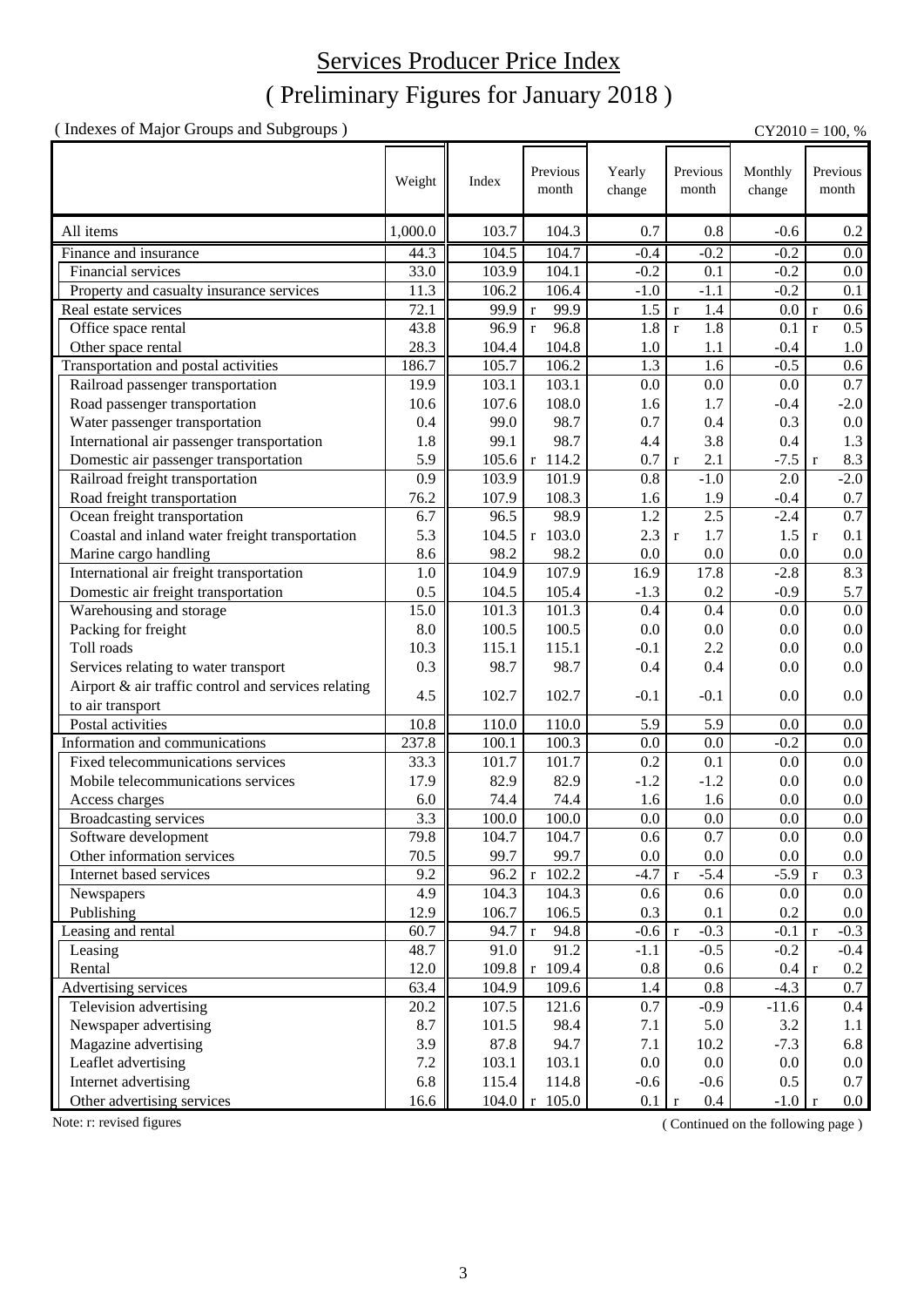#### ( Indexes of Major Groups and Subgroups ) CY2010 = 100, %

|                                                         | Weight | Index | Previous<br>month | Yearly<br>change | Previous<br>month      | Monthly<br>change | Previous<br>month      |
|---------------------------------------------------------|--------|-------|-------------------|------------------|------------------------|-------------------|------------------------|
| Other services                                          | 335.0  | 107.3 | 107.7             | 0.9              | 1.0                    | $-0.4$            | $0.0\,$                |
| Sewage disposal                                         | 7.4    | 104.2 | 104.2             | 0.0              | 0.0                    | 0.0               | 0.0 <sub>1</sub>       |
| Waste disposal                                          | 18.4   | 114.9 | 114.9             | 0.5              | 0.5                    | 0.0               | $0.0\,$                |
| Motor vehicle repair and maintenance                    | 25.5   | 104.7 | 104.7             | 0.1              | 0.1                    | 0.0               | $0.0\,$                |
| Machinery repair and maintenance                        | 38.3   | 104.3 | 104.3             | 0.1              | 0.1                    | 0.0               | $0.0\,$                |
| Legal and accounting services                           | 43.7   | 101.2 | 101.2             | 0.1              | 0.1                    | 0.0               | 0.0 <sub>1</sub>       |
| Other professional services                             | 3.0    | 103.9 | 103.9             | 0.7              | 0.7                    | 0.0               | $0.0\,$                |
| Civil engineering and architectural services            | 27.6   | 126.3 | $r$ 126.5         | 3.0              | 3.3<br>$\mathbf{r}$    | $-0.2$            | 0.3<br>$\mathbf{r}$    |
| Plant engineering                                       | 19.2   | 107.7 | 107.7             | 1.5              | 1.5                    | 0.0               | $0.0\,$                |
| Other technical services                                | 12.6   | 99.0  | 98.9              | $-0.1$           | $-0.1$                 | 0.1               | $0.0\,$                |
| <b>Employment services</b>                              | 3.1    | 122.0 | r 122.1           | 1.4              | 2.0<br>$\mathbf{r}$    | $-0.1$            | 0.5<br>$\mathbf{r}$    |
| Temporary employment agency services                    | 46.9   | 108.7 | $r$ 108.7         | 1.9              | 1.7<br>$\mathbf{r}$    | 0.0               | 0.1<br>$\mathbf{r}$    |
| Training and development services                       | 3.0    | 107.2 | 107.2             | 0.0              | 0.0                    | 0.0               | 0.0 <sub>1</sub>       |
| Building maintenance                                    | 35.9   | 99.0  | 99.0              | 0.4              | 0.4                    | 0.0               | $0.0\,$                |
| Security services                                       | 14.9   | 108.0 | 108.0             | 3.9              | 3.8                    | $0.0\,$           | $0.0\,$                |
| Telemarketing                                           | 5.2    | 102.9 | 102.9             | 0.7              | 0.7                    | 0.0               | $0.0\,$                |
| Hotels                                                  | 13.9   | 119.3 | $r$ 129.0         | $-0.3$           | $-0.1$<br>$\mathbf{r}$ | $-7.5$            | $-1.9$<br>$\mathbf{r}$ |
| Meal services for schools, hospitals, and nursing homes | 8.0    | 104.8 | 104.8             | 2.0              | 2.0                    | 0.0               | $0.0\,$                |
| Laundry services                                        | 8.4    | 102.5 | 102.5             | 0.0              | 0.0                    | 0.0               | $0.0\,$                |

Note: r: revised figures

#### ( References and Reference Indexes ) CY2010 = 100, %

|                                                                                  | Weight | Index | Previous<br>month | Yearly<br>change | Previous<br>month | Monthly<br>change | Previous<br>month |
|----------------------------------------------------------------------------------|--------|-------|-------------------|------------------|-------------------|-------------------|-------------------|
| All items (excluding International transportation)                               | 989.9  | 103.8 | 104.3             | 0.8              | 0.7               | $-0.5$            | 0.1               |
| Transportation and postal activities<br>(excluding International transportation) | 176.6  | 106.2 | 106.6             | 1.3              | 1.6               | $-0.4$            | 0.6               |
| International transportation                                                     | 10.1   | 98.3  | 100.1             | 3.1              | 3.9               | $-1.8$            | 1.5               |
| Services Import Price Index                                                      |        |       |                   |                  |                   |                   |                   |
| Ocean freight transportation (Yen basis)                                         | 81.2   | 91.5  | 9.7               | 11.3             | $-11.3$           | 1.1               |                   |
| Oceangoing ship chartering services (Yen basis)                                  |        | 89.4  | 92.5              | 7.7              | 9.7               | $-3.4$            | 0.9               |

Notes: 1. "International transportation" consists of the following 8 items:

"International air passenger transportation (to/from North America),"

"International air passenger transportation (to/from Europe),"

"International air passenger transportation (to/from Asia)," "Ocean liners," "Ocean tramp steamers," "Ocean tankers,"

"International air freight transportation," and "International mail services."

2. r: revised figures

#### ( Developments in Price Index )